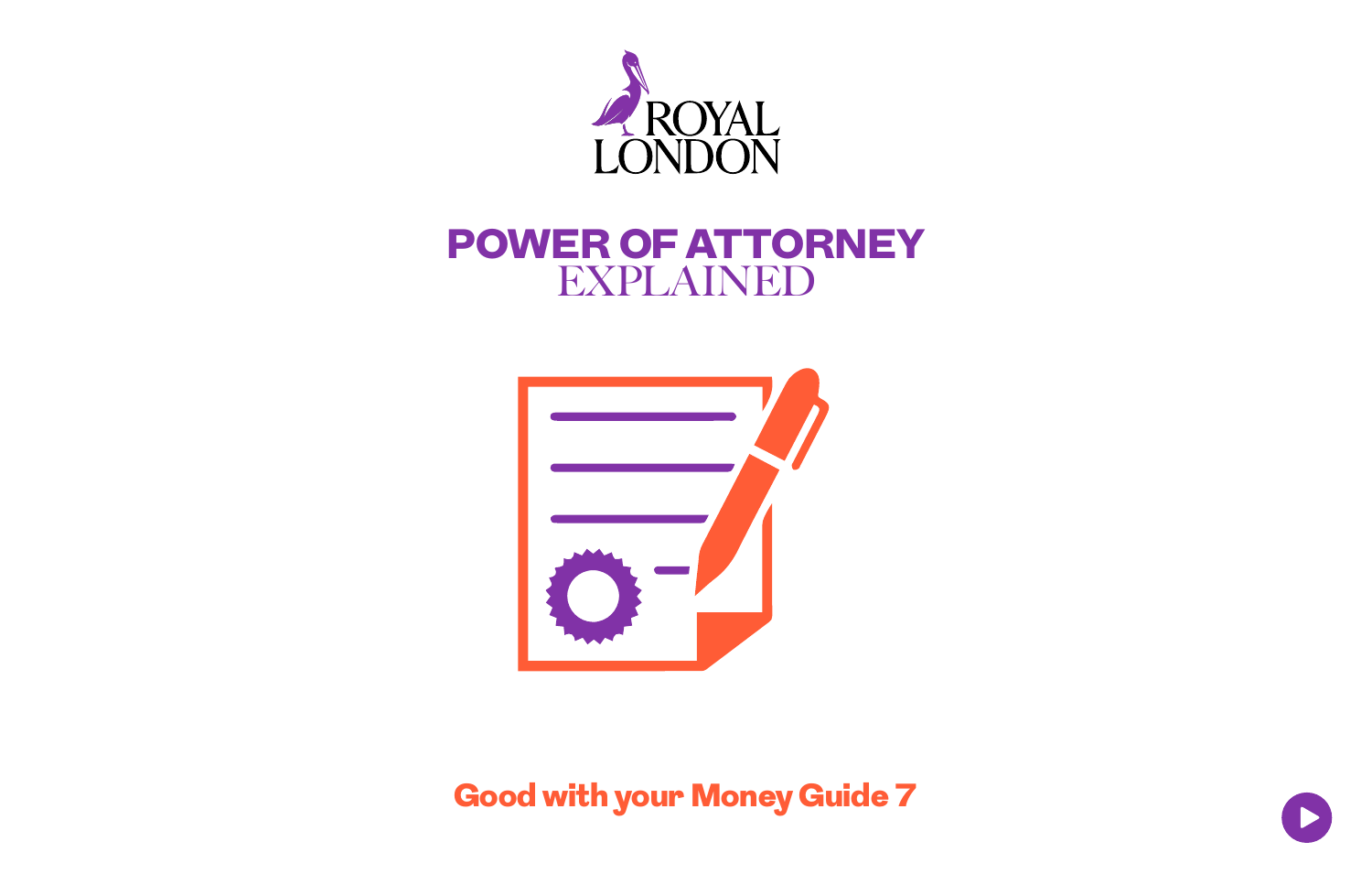#### 1. INTRODUCTION

**As people get older there may come a time when they are no longer able to make financial decisions for themselves. As this time approaches many people (known as donors in England and Wales or granters in Scotland) choose to set up a lasting power of attorney (LPA) arrangement whereby a trusted friend or family member takes on the responsibility of making these decisions on their behalf.** 

The LPA regime was introduced in 2007 and replaced the previous Enduring Power of Attorney (EPA) regime. LPAs were seen as offering better safeguards in that they had to be registered with the Office of the Public Guardian (OPG) before the person acting as attorney was able to start taking decisions. This was not the case for EPAs.

In England and Wales there are two different types of power of attorney – a property and financial power of attorney and a health and care power of attorney.

A property and financial affairs power of attorney covers all aspects of someone's financial wellbeing. An attorney could find themselves making, or helping the donor to make decisions regarding their bills, savings and property. You could find yourself managing the donor's bank accounts, making gifts on their behalf or even selling property.

With a health and care power of attorney you are making, or helping the donor to make, decisions around how they are cared for. This could include anything from where they live, how they are cared for and even

the day to day things such as what they eat. If the person needs extra support – for instance carers to come in during the day – then this would fall under the remit of a health and care power of attorney. Such arrangements can also contain information regarding whether they would receive or reject particular types of treatment and the person acting as an attorney must ensure they understand the wishes of the donor.

In cases where there is more than one attorney then they can either work together "jointly" in which case all attorneys must agree when making a decision or "jointly and severally" which means they can either make decisions together or on their own.

LPAs have proven popular since their introduction with 2.3m being registered with the OPG by April 2017.

In Scotland the situation is slightly different as there are three different types of power of attorney. Financial issues are covered by a Continuing Power of Attorney and there is also a Welfare Power of Attorney. There is also a Combined Power of Attorney that covers both financial and welfare decisions.

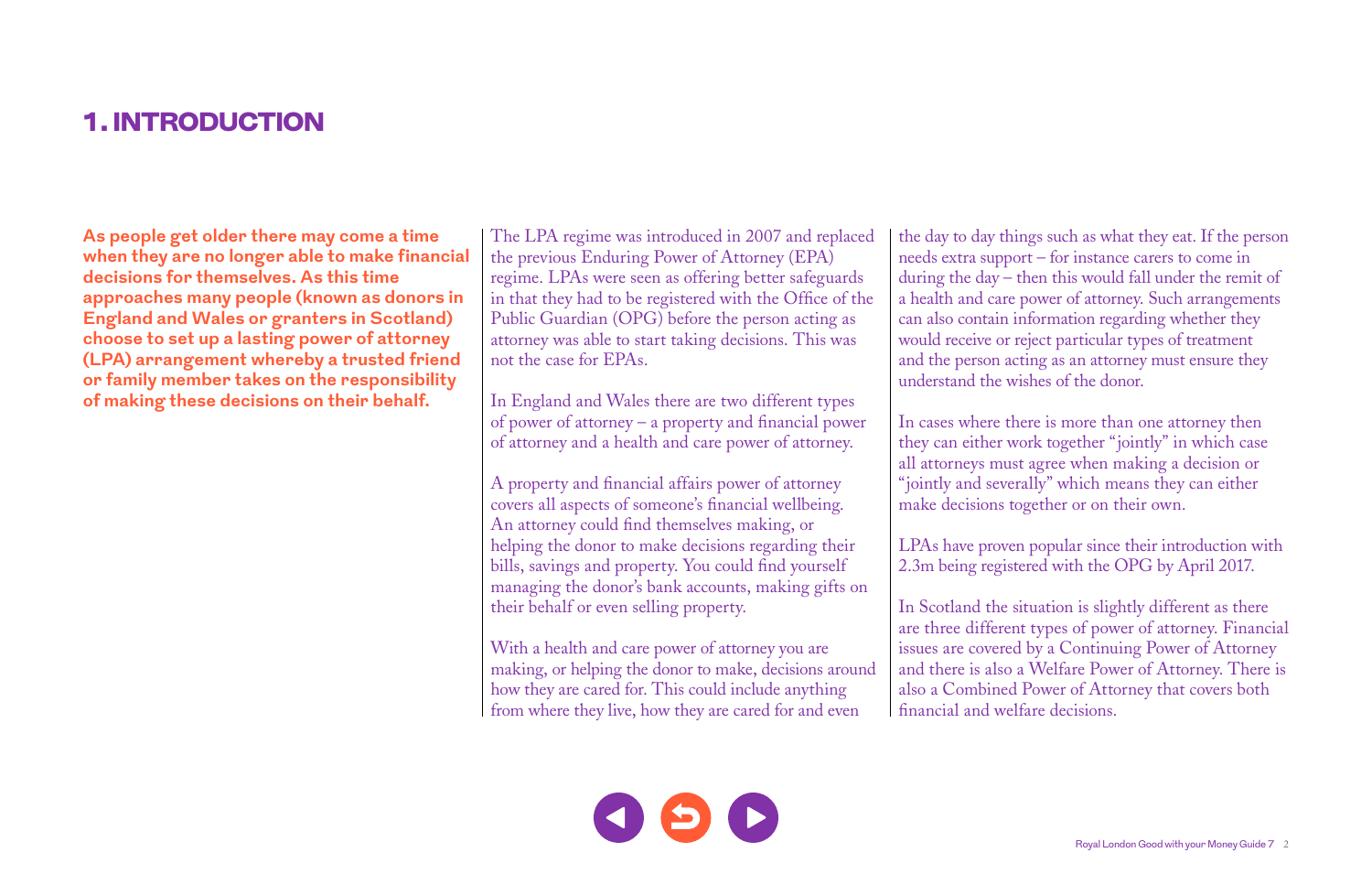### 2. DEPUTYSHIPS

**In instances where someone has already lost the mental capacity to make financial decisions then family/friends can apply to the Court of Protection to appoint a deputy. There are two types of deputy – property & financial affairs and health & care. To apply to be a deputy you need to be at least 18 years of age. While deputies are usually close family/friends of the donor, in some cases professionals such as solicitors or accountants can be appointed. Traditionally, the Court of Protection has been reluctant to grant health and care deputyships – relying instead on the provisions of the Mental Capacity Act and Code of Practice.**

In cases where there is more than one deputy appointed then the Court will stipulate how they must work when it comes to decision making. As with power of attorneys, deputies can either work together "jointly" in which case all deputies must agree when making a decision or "jointly and severally" which means deputies can either make decisions together or individually.

These deputies are subject to safeguards and must submit an annual report to the OPG outlining the decisions they have made on a person's behalf.

The responsibilities of acting as an attorney or deputy are complex and it is important to understand what you are taking on before agreeing to act. However, those who have a good understanding of the role play a vital role in protecting the finances and well-being of their loved ones.

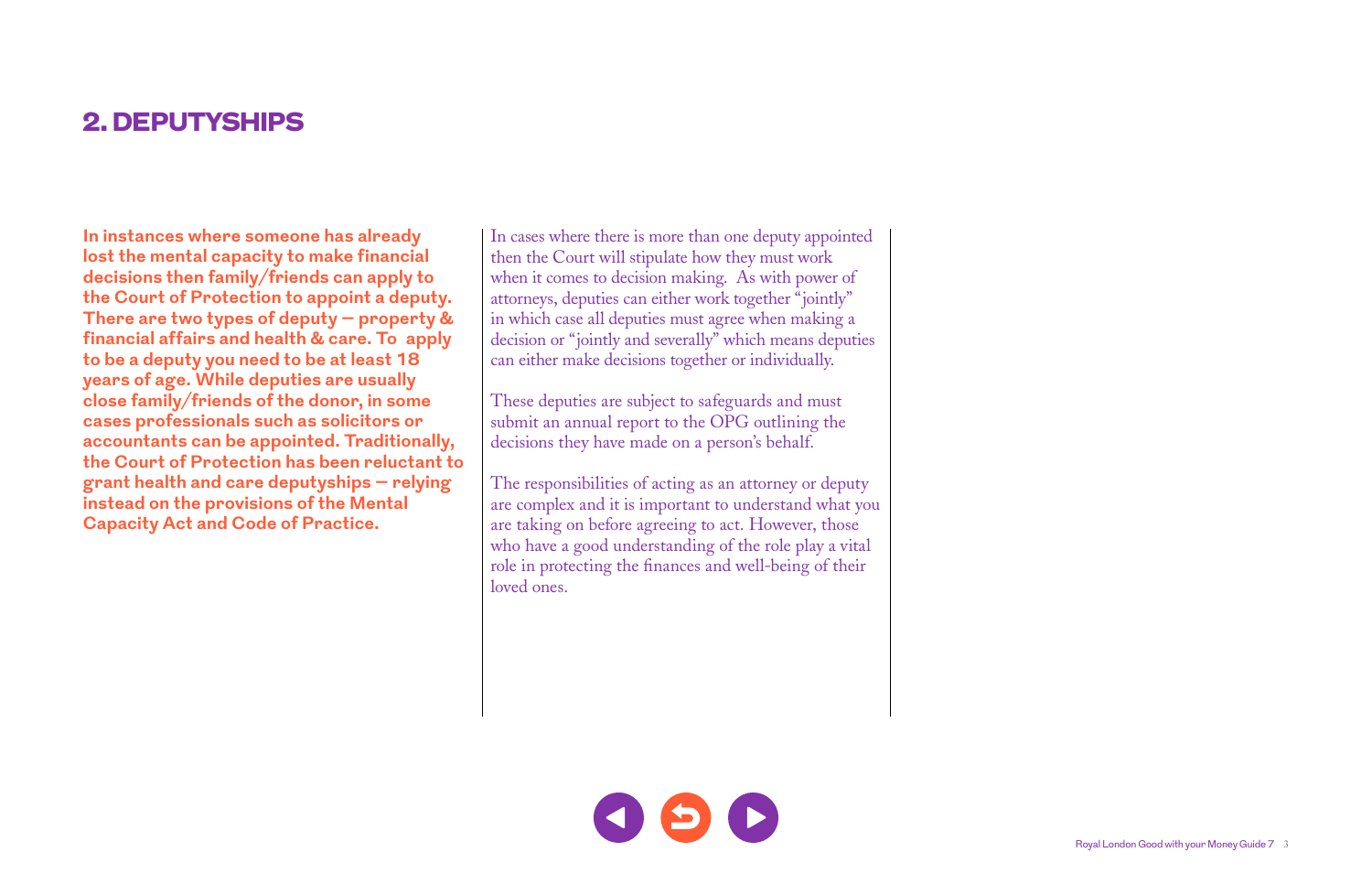### 3. BEFORE YOU START – ARE YOU HAPPY TO ACT AS AN ATTORNEY OR A DEPUTY?

**Acting as an attorney or a deputy is a huge responsibility and you must think carefully before deciding whether to do this. In August 2017 Denzil Lush, formerly the senior Court of Protection judge criticised the power of attorney system for what he saw as a lack of transparency and safeguards. He added that he would never sign a power of attorney himself as it can have a "devastating" impact on relationships preferring instead to go down the deputyship route as it offered more safeguards.** 

#### a) Being an attorney

When considering whether to act as an attorney ask yourself whether you are willing and able to meet the administrative and legal burden over the long term and ask yourself about the potential impact your role as an attorney may have on relationships with family and friends. Be prepared for the fact that the decisions you make will come under intense scrutiny from fellow loved ones – are you prepared to answer their questions? If not then you run the risk of undermining your relationships with them.

Be sure you are happy to carry out the wishes of the person you are acting as attorney for. While property and financial affairs power of attorneys are most popular you can also have them for health and care. Do you agree with the donor's views on how they would like their medical care carried out or what happens to them on death? If you hold strong objections or feel you would be unable to honour their wishes with regards to their care or finances then you should reconsider your choice to act as their attorney.

#### b) Being a deputy

For those who act as deputies there are also financial implications. There is a  $\&365^1$  application fee to become a deputy and if the court decides your case needs a hearing then you could pay a further £485 on top of this. In addition there is an annual supervision fee to be paid which is on average  $\text{\pounds}320$  with new deputies paying on average £100 for an assessment.

If you are acting as a property and financial affairs deputy then you will also have to pay a security bond – a type of insurance to protect the finances of the person you are acting for. The amount you pay depends on the value of the estate you are acting for and the proportion of the estate you control.

Those acting as deputies will also have to prepare an annual report to be submitted to the OPG. This outlines any financial decisions you have made on the donor's behalf. It is best to start keeping a record of any decisions or transactions you have made as soon as possible and if you have consulted anyone or taken regulated financial advice regarding these

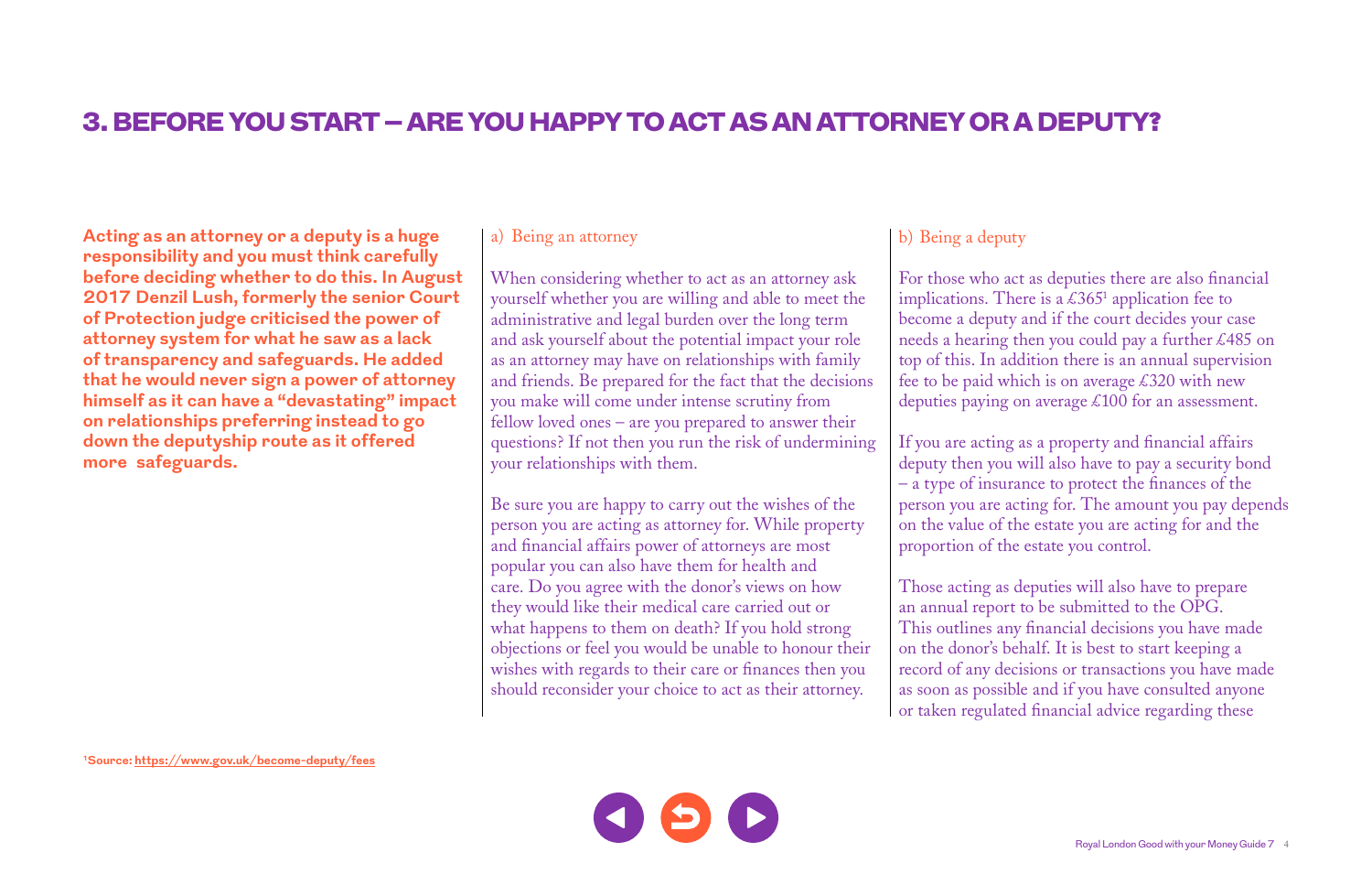### 3. BEFORE YOU START – ARE YOU HAPPY TO ACT AS AN ATTORNEY OR A DEPUTY?

decisions then you should make a note of that also. Such decisions can include selling an asset or making a gift on the person's behalf. Be sure to keep hold of invoices and bank statements. Late submission of such a report will result in scrutiny, or even termination, of your deputyship. This is a major ongoing investment in your time – be sure you are able to meet the demands of the role.

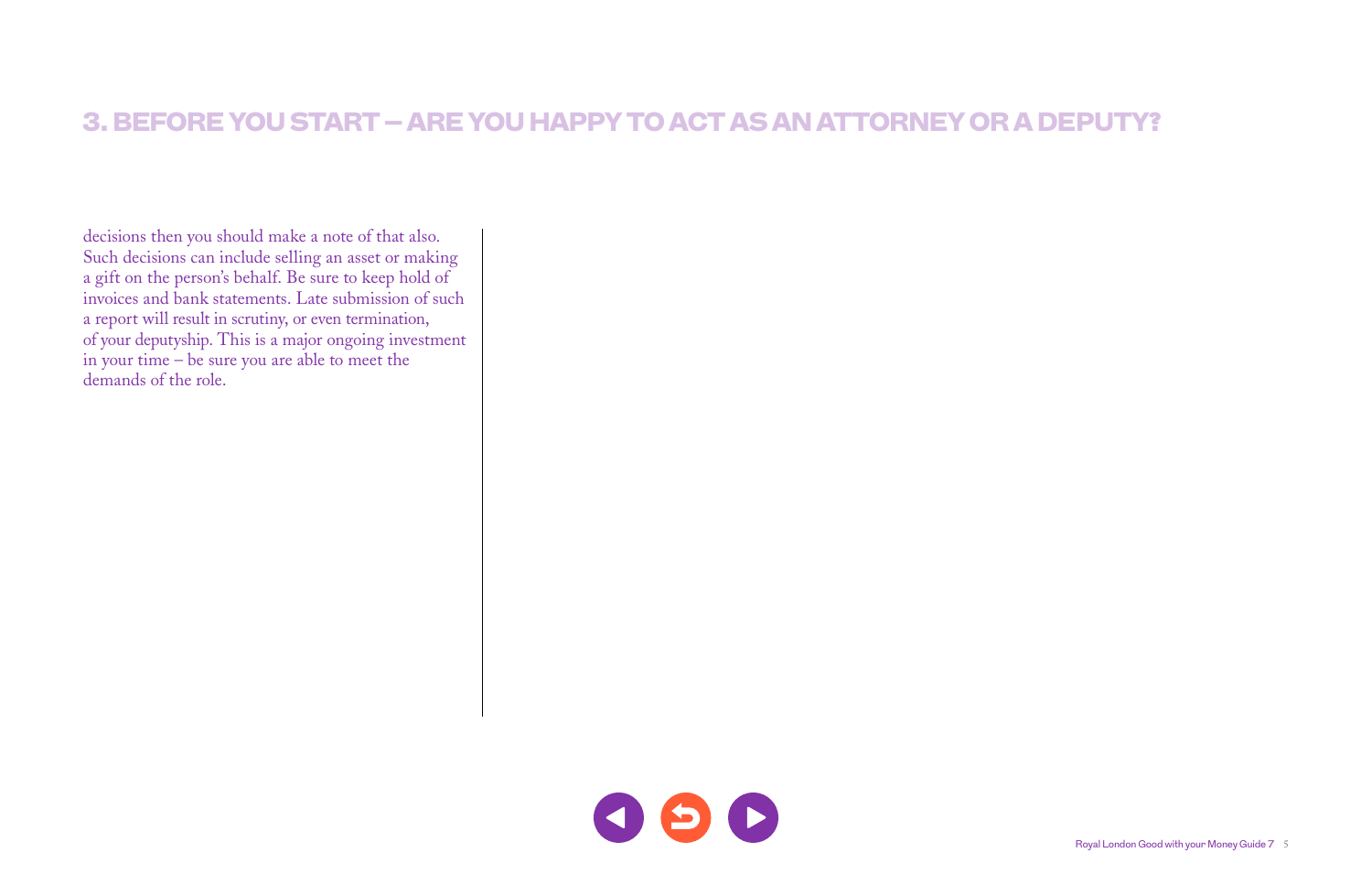### 4. APPLYING FOR AND REGISTERING A POWER OF ATTORNEY

**Powers of Attorney must be registered with the OPG before they can be used. If you are acting as a property and financial affairs LPA in England or Wales then you may be able to start acting for the donor while they still have mental capacity – it all depends on how they have structured the agreement. Otherwise, you can only start acting as attorney once the donor has lost mental capacity. In Scotland a power of attorney can only be acted on once the donor has lost capacity. In the case of health and care you can only start acting as attorney once the donor has lost capacity.**

It is important to ensure that the donor's family, friends, carers and advisers are aware of the decision to appoint an attorney. This will make it easier to carry out your duties as local authorities and financial institutions will need proof before they will deal with you.

In England and Wales a lasting power of attorney can be done online or using paper forms<sup>2</sup>. The forms will need to be signed by the donor, attorney/s and witnesses. They will also need to be signed by a "certificate provider" who can confirm that the donor is making the decision of their own free will and is not being pressured. The donor may wish to take legal advice when setting up a power of attorney to make sure everything is covered. This is particularly the case if they have complex financial affairs.

The Power of Attorney must then be registered with the OPG. As long as there are no mistakes in the application then it generally takes 8-10 weeks for the registration to come through. Before registration can happen you must fill in a form making sure the appropriate people are aware of the LPA3 . Once these people have been notified they then have three weeks to lodge any objections with the OPG.

It currently costs £82 to register an LPA though you can apply for a reduction, or even an exemption from these fees. This happens if you earn less than  $\text{\pounds}12,000$ or you are in receipt of certain benefits. See link to relevant form at end of this guide<sup>4</sup>.

**2Lasting Power of attorney forms <https://www.gov.uk/power-of-attorney/make-lasting-power> 3Forms notifying people about LPA<https://www.gov.uk/government/publications/make-a-lasting-power-of-attorney> 4Application for reduction of LPA fees [https://www.gov.uk/government/publications/power-of-attorney-fees](https://www.gov.uk/government/publications/make-a-lasting-power-of-attorney)**

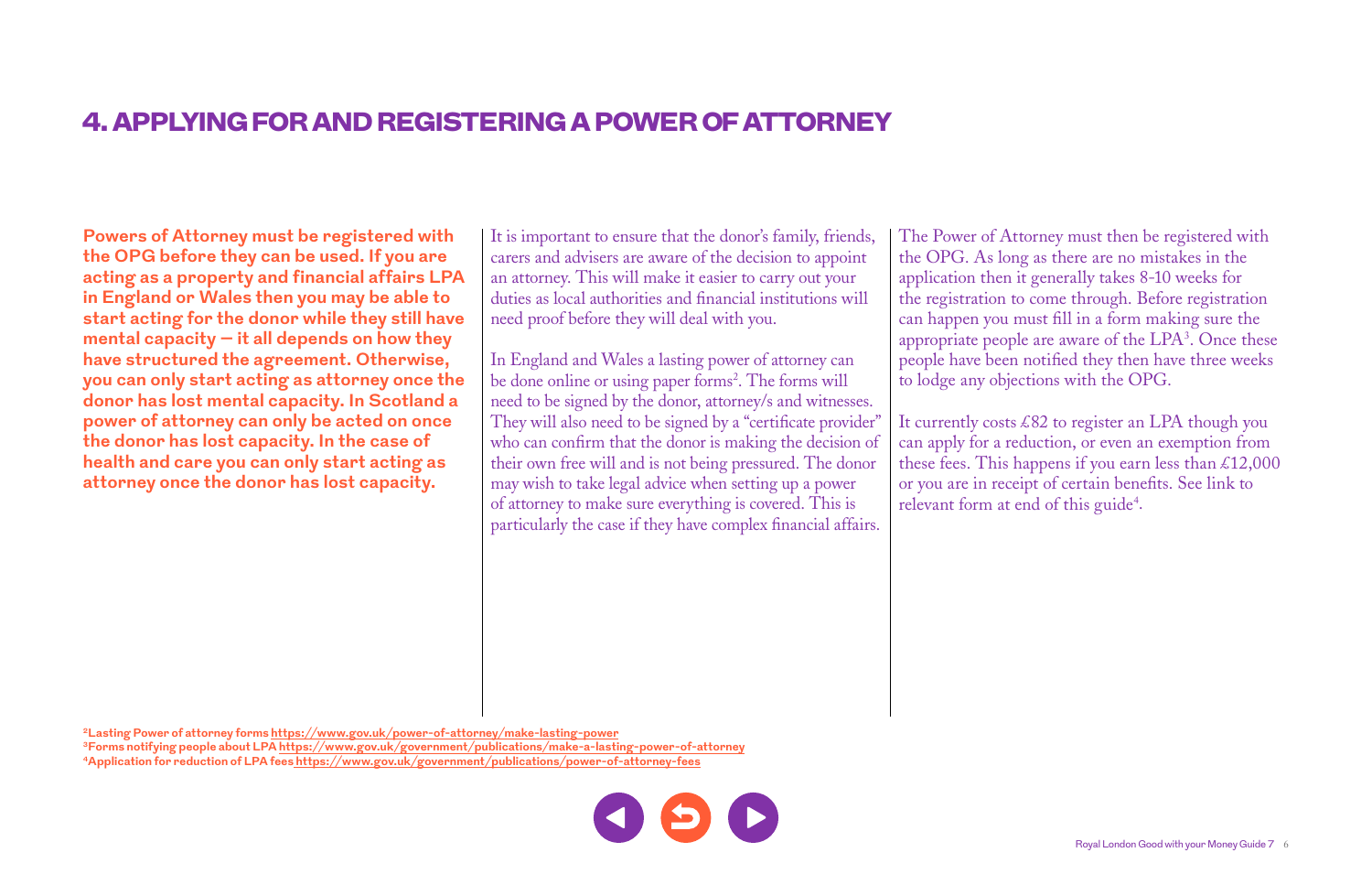### 4. APPLYING FOR AND REGISTERING A POWER OF ATTORNEY

Changes can be made to an LPA, even after it is registered, as long as the donor has the mental capacity to understand the decisions they are taking. If the donor wishes to remove an attorney then they will need to send a partial deed of revocation to the OPG. The following words should be used.

*1: I granted a lasting power of attorney for property and financial affairs/health and care [delete as appropriate] on [date donor signed the lasting power of attorney] appointing [name of first attorney] of [address of first attorney] and [name of second attorney] of [address of second attorney] to act as my attorney(s).*

*2: I hereby revoke [attorney's name that you are revoking] ONLY from the lasting power of attorney and the authority granted to him/her. Signed and delivered as a deed [donor's signature] Date signed [date] Witnessed by [signature of witness] Full name of witness [name of witness] Address of witness [address of witness]"* Source<https://www.gov.uk/power-of-attorney/change-your-lasting-power-of-attorney>

The OPG also needs to know if the details of the attorney change – for instance if they get married. The OPG must also be notified in the event of an attorney's death.

In Scotland there are no template documents for a power of attorney and you should consider getting legal help in drafting the power of attorney. More information can be found on the website for the Office of the Public Guardian Scotland (link at back of guide)5 . You must also get either a solicitor licensed to practice law in Scotland or a medical practitioner to sign a certificate of capacity to confirm the donor understands what they are doing. It costs £81 to submit a Power of Attorney for registration.

Changes can also be made to Powers of Attorney in Scotland after they have been registered. To do so the granter must send the OPG a full deed of amendment where they state clearly what amendment is needed before signing and dating the document.

**5Drafting a power of attorney document in Scotland<https://beta.gov.scot/publications/code-practice-continuing-welfare-attorneys-second-edition-updated-february-2018/documents/00532315.pdf?inline=true>**

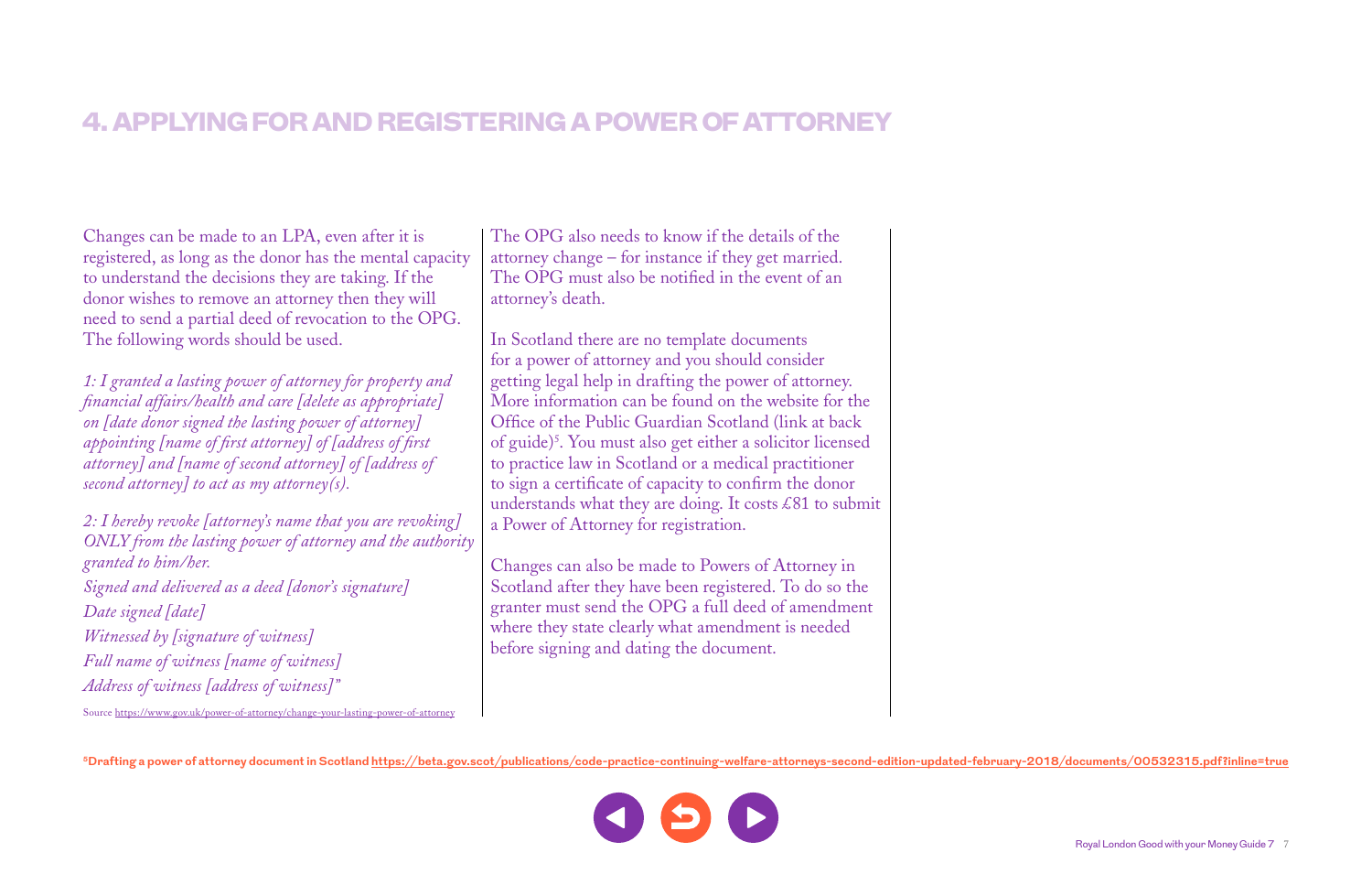# 5. APPLYING TO BE A DEPUTY

**There are a variety of forms you will need to fill out when applying to be a deputy6. In addition to the application form there is an assessment of capacity form, a deputy declaration and information forms depending on whether you are acting as a financial or healthcare deputy. You should keep a copy of every form and send the originals to the Court of Protection.** 

Within a week you should expect the Court to have sent you a stamped copy of your application - this means it is being considered or "issued". You then have 14 days to make sure you tell the person you are applying to be a deputy for as well as others who will need to know such as family and friends. This ensures the person knows what is happening and what it means for them. It also gives them the opportunity to ask any questions. They will be asked to sign an acknowledgement form to confirm they understand what is going on.

Once this has been done then the relevant fees (mentioned above) will need to be paid. If the person you are acting for is in receipt of certain benefits or has an income of less than  $\&12,000$  then you can apply for a reduction or exemption of these fees.

The Court will get back within 14 days of receiving confirmation that the relevant people have been told. They will tell you if the application has been approved or rejected or whether there will be a hearing to gather more information. You must tell the donor if there is to be a hearing and explain to them how they can

contact the Court of Protection for more information if needed.

You must then send a certificate of service form to the Court of Protection<sup>7</sup> within seven days. If you are appointed a deputy you will then be sent a court order which describes what you can and cannot do. You must follow these instructions carefully. You will get copies of this court order which you can send to banks/ building societies to let them know you are acting on behalf of the donor.

If you are going to manage someone's bank account you will need to be able to show the bank/building society this court order along with proof of your name and your address as well as that of the donor. Your actions as a deputy will be supervised by the OPG who can offer support as needed.

**6Deputyship forms <https://www.gov.uk/become-deputy/apply-deputy>**

**7Certificate of Service Form <https://www.gov.uk/government/publications/form-cop20a-certificate-of-notification-non-notification-of-the-person-to-whom-the-proceedings-relate>**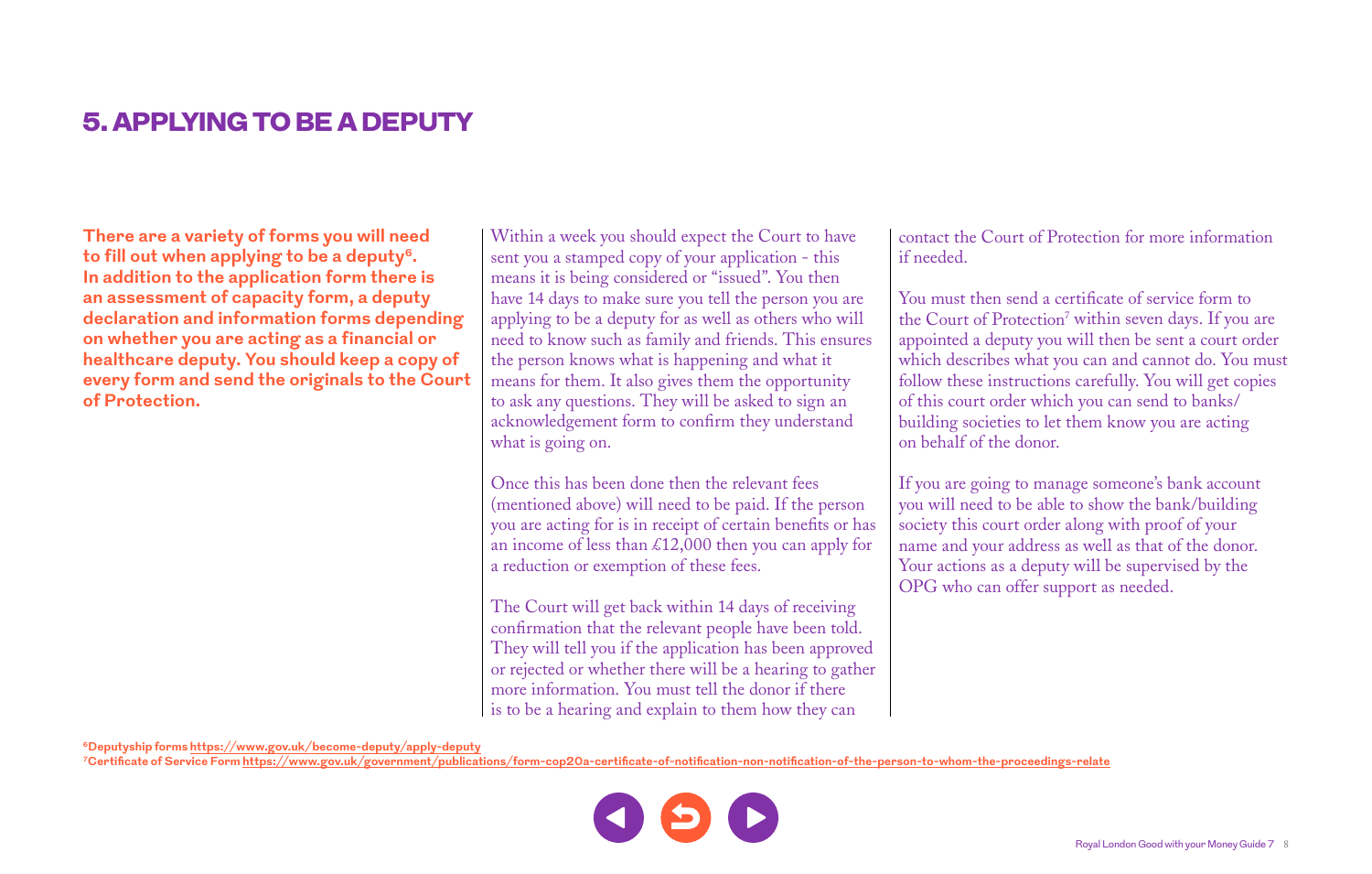# 6. ACTIVATING A POWER OF ATTORNEY

**When the time comes to assume your responsibilities as an attorney you will need to have signed certified copies of the power of attorney to show to banks and other financial institutions. It is a good idea to have several copies of the certified power of attorney for use as needed as it can take time and money to request new ones. Photocopies of the document are not accepted unless it was countersigned by the donor while they still had capacity. You can also ask solicitors to prepare certified copies of the documents.**

In addition to signing and dating each page the donor should write the following at the bottom of each page –

*"I certify this is a true and complete copy of the corresponding page of the original Lasting Power of Attorney."*

At the bottom of the final page the donor should also write

*"I certify this is a true and complete copy of the Lasting Power of Attorney."* 

You will then need to register the power of attorney with the financial institution. To do this you will need to send the bank the original or certified copy of the Power of Attorney along with proof of your (and any other attorney's) identity and address. This process will need to be carried out for every financial institution you will need to deal with.

Be aware that different financial institutions have differing approaches when dealing with power of attorney which can prove frustrating. You may feel you have successfully registered a power of attorney and then find you experience difficulties when the time comes to exercise it. You might find it helpful to go into a branch of the bank and speak to someone face to face. Certainly leave yourself extra time to get anything completed.

You will also need to make a declaration regarding the donor's mental capacity. You don't need to provide medical evidence for this but you are under an obligation to report their condition in an accurate manner.

This is important because if the donor lacks mental capacity then they will be unable to issue cheques. However, if the donor's incapacity is related to their mobility for instance then they can still issue cheques.

Attorneys will often be given online and telephone access to a donor's account but different banks have different processes so it is worth checking in advance what you will and won't be able to do. One thing worth checking is the procedure regarding the issuing of cheque books. Some banks will issue a cheque book in both the attorney and donor's name while others will only issue it in the donor's name. Statements may

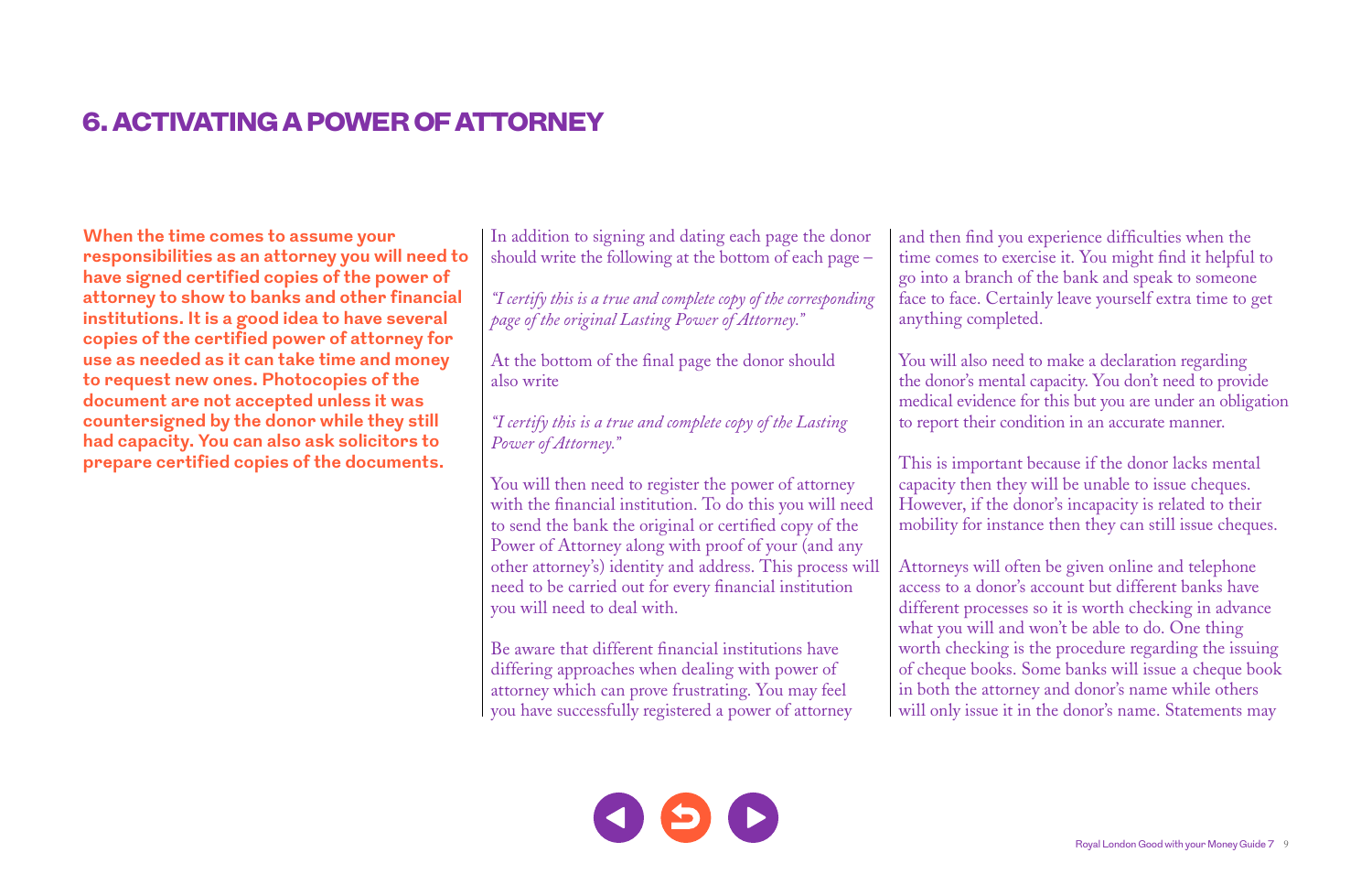# 6. ACTIVATING A POWER OF ATTORNEY

also not be automatically forwarded to an attorney so again it is worth checking with the bank.

It is worth noting that attorneys can open saving accounts/ISAs for donors but borrowing is less likely to be allowed. There are restrictions on attorneys applying for credit cards or overdraft facilities for instance. If the donor of the power of attorney has money invested with a discretionary fund manager, the power of attorney will need to give the attorney specific authority to be allowed to continue to invest in this way.

For extra security it is worth keeping the original copy of the power of attorney with your solicitor as that way anyone looking to act on it will need to approach the solicitor and request certified copies. This gives the solicitor the opportunity to check whether the donor is happy for the person to act for them.

With health and care power of attorneys you will be dealing with medical and care staff who will be aware of the donor's mental capacity. However, they may still ask to see a certified copy of the power of attorney before dealing with you. You can also only act under the health and care power of attorney when the donor has lost capacity.

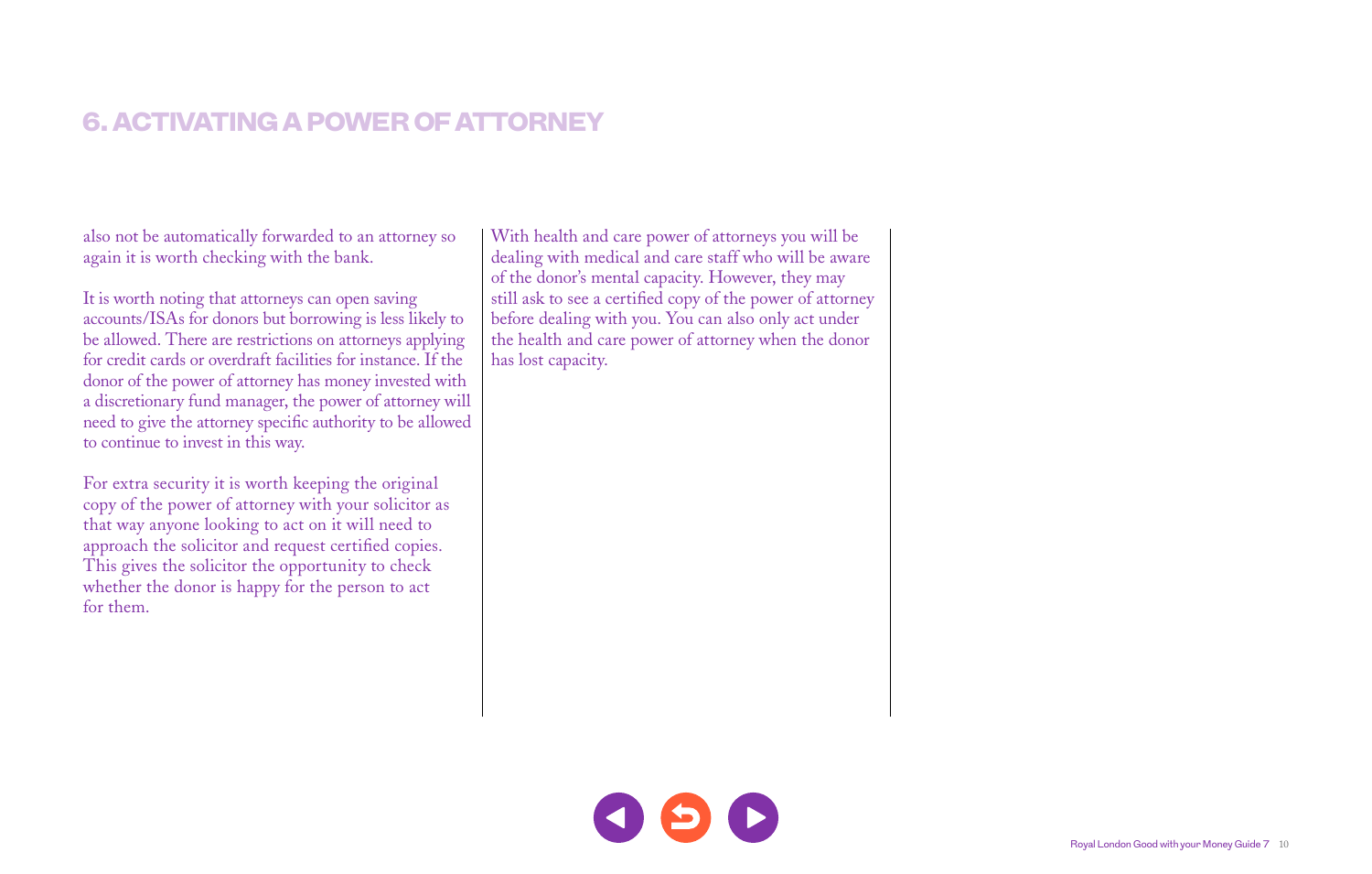### 7. WHAT ARE YOUR RESPONSIBILITIES AS AN ATTORNEY/DEPUTY?

**As an attorney/deputy it is your responsibility to make decisions on behalf of/help someone to make decisions regarding their finances and health. Decisions must be made in the donor's best interest and you should consider how they have conducted themselves in the past and make decisions in keeping with what their wishes would be. Have they left any instructions? If you have been asked to act as someone's attorney it is worth asking them to put instructions in place that you can use as guidance.** 

The attorney/deputy must ensure their finances are kept completely separate from those of the donor and you must not abuse your position or profit from it. You must keep detailed records of any financial decisions you make on behalf of a donor and the rationale behind it. You must also have a good understanding of the finances of the person you are acting for. When the power of attorney is set up you should ask them to tell you what bank accounts, investments they hold so when the time comes you know who to deal with.

While the vast majority of attorney and deputyships are carried out to a high standard there are cases where people acting as attorneys or deputies have stepped beyond the bounds of their responsibilities when making gifts from the person's estate.

In some cases the attorney/deputy does this on purpose because they want to defraud the person of money. However, in other cases the attorney/deputy has not fully understood the extent of their responsibilities and has unknowingly stepped beyond the bounds of what they can and cannot do.

In all such cases the OPG and the Court of Protection will need to be notified. The OPG has the power to suspend and even remove those acting as attorneys and deputies. In serious cases those acting as attorneys and deputies have been jailed for their actions.

In the 2017/18 tax year the OPG conducted 1647 investigations into people acting as attorneys and 82 investigations into deputies. This is a significant increase on the 2016/17 tax year when 1130 investigations were conducted into attorneys and 69 into deputies.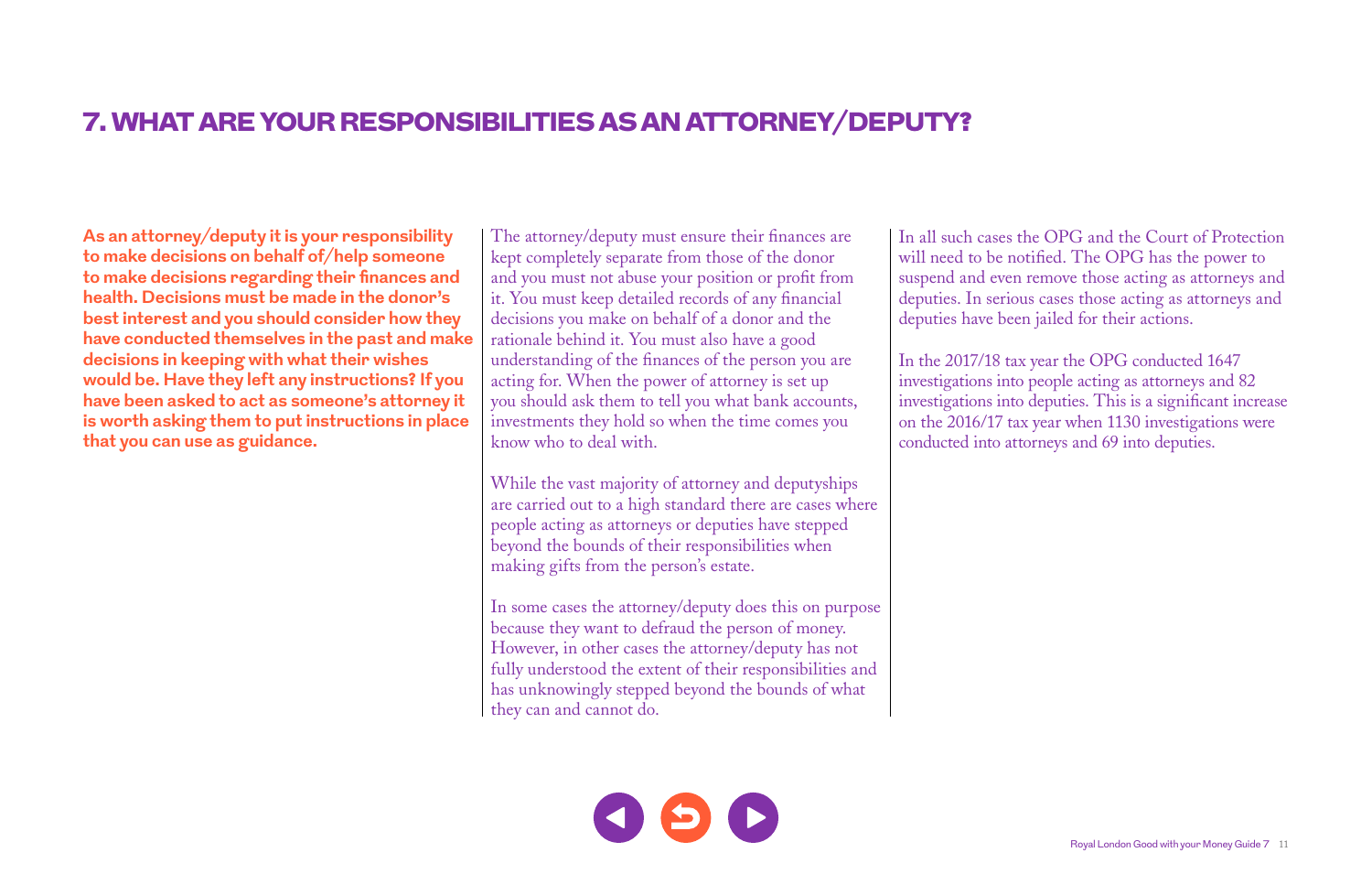### 7. WHAT ARE YOUR RESPONSIBILITIES AS AN ATTORNEY/DEPUTY?

**One case from 2017 involved an elderly lady (PP) who lived in a care home and had appointed her son-in-law (BB), along with a solicitor (CD), as an attorney for her property and financial affairs. By the time the case came to court she had assets of approximately £1m and her annual income was above her annual outgoings by around £7,000 per year.** 

The OPG was asked to investigate various gifts BB had made from his mother-in-law's estate. The main problem was a gift of £324,000 which was made to BB's wife (PP's daughter). The explanation given was that this gift was some form of inheritance tax planning. There were also other smaller gifts given totalling just over £10,000, the largest of which was £6,000, again to BB's wife. The OPG asked BB to make an application for retrospective ratification of these gifts and if this did not happen then the OPG said it would seek to remove the attorneys.

PP's solicitor opposed the application for ratification of the gifts. The judgement referred to s.12 of the Mental Capacity Act 2005 which sets out the powers attorneys have to make gifts on behalf of a donor who lacks the capacity to make them. The value of the gifts needs to be reasonable in regard to the circumstances – for instance the size of the donor's estate.

The judge had little difficulty in deciding that the £324,000 gift was outside of BB's powers as an attorney and ratification of the gift was refused on the basis that while PP's estate was currently sufficient to meet her outgoings it might not be the case if she were to need care in the future. It was also noted that when PP learnt of the gift she was surprised and that when she had made a will she had split her estate between her daughter and her grandchildren.

BB and his wife had used £160,000 of the gift to purchase their current home. The court ordered BB to restore £164,000 of the gift and directed a statutory will or codicil for the remaining £160,000.

The court did not require repayment of the smaller gifts but said equivalent payments should be made to those grandchildren who had not been beneficiaries. No further gifts were permitted except for those meeting the annual small gift allowance (currently £250) made to all PP's grandchildren each tax year.

The court also came to the conclusion that BB had exceeded his authority as an attorney. As far as CD was concerned the judge said that while she had not exceeded her authority she had not acted in PP's best interests and had failed to provide sufficient oversight. As a result they were both removed as BB's property and financial attorneys and a deputy was appointed.

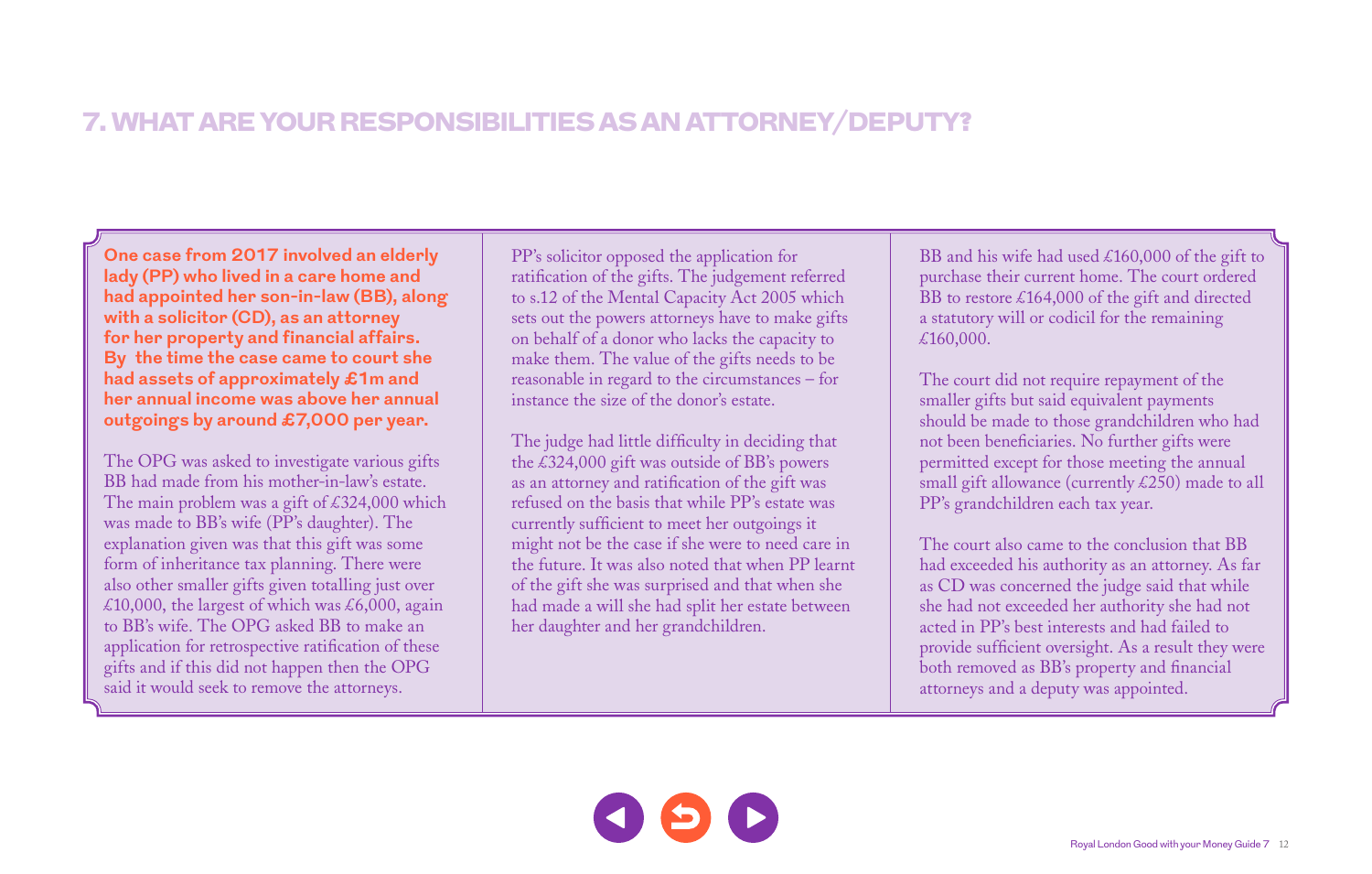# 8. GUIDANCE ON GIVING

**Cases like the one above show how easy it is to fall foul of the rules when dealing with someone's financial affairs, especially with regard to making gifts. The OPG has issued a practice note giving guidance on gifting8. It also issues a more general guide on the rules of gifting for deputies and attorneys9. By and large attorneys and deputies should not give gifts from the person's estate. The only exceptions being:**

- Where the gift is given on a "customary occasion" for making gifts such as births, weddings, Christmas etc.
- To someone related/connected to the person or to a charity the person supported/might have supported.
- The gift is of reasonable value and has taken into account factors such as the size of the person's estate.

The OPG acknowledges that there is no single approach when it comes to gifting but says attorneys and deputies must consider context and timing with emphasis put on whether it is in the donor's best interests. In particular attorneys and deputies must take account of Section 4 of the Mental Capacity Act 2005 when considering what is in the donor's best interests. This includes considering how the donor has acted in the past and whether such gifts would be in accordance with this. If the donor has an opinion then they should still be consulted and it is worth considering whether the donor would want other people to be consulted too.

#### **Follow instructions**

The attorney/deputy must also ensure they follow the instructions of the LPA/EPA/court order they are acting under. In many cases – for instance if you are selling the person's property – then you may need to apply to the Court of Protection to get its permission before you proceed.

#### **Involve the donor where possible**

Before deciding to make a gift attorneys/deputies must establish whether the donor has the capacity to make the gift themselves – do they understand the nature of the decision they are making and can they communicate that. Attorneys/deputies should keep records of the steps taken to establish capacity as they may be challenged on it at a later date.

Even if the person lacks capacity the attorney/deputy must still try and involve them in the decision making process. Just because they lack the capacity to make the decision does not mean they don't have views about it. In all such cases this needs to be done through the lens of what works in their best interests.

**8OPG guidance note on gifting <https://www.gov.uk/government/publications/public-guardian-practice-note-gifts/public-guardian-practice-note-pn7-giving-gifts-web-version> 9Guide on gifting for attorneys and deputies [https://www.gov.uk/government/publications/giving-gifts-a-guide-for-deputies-and-attorneys](https://www.gov.uk/government/publications/public-guardian-practice-note-gifts/public-guardian-practice-note-pn7-giving-gifts-web-version)**

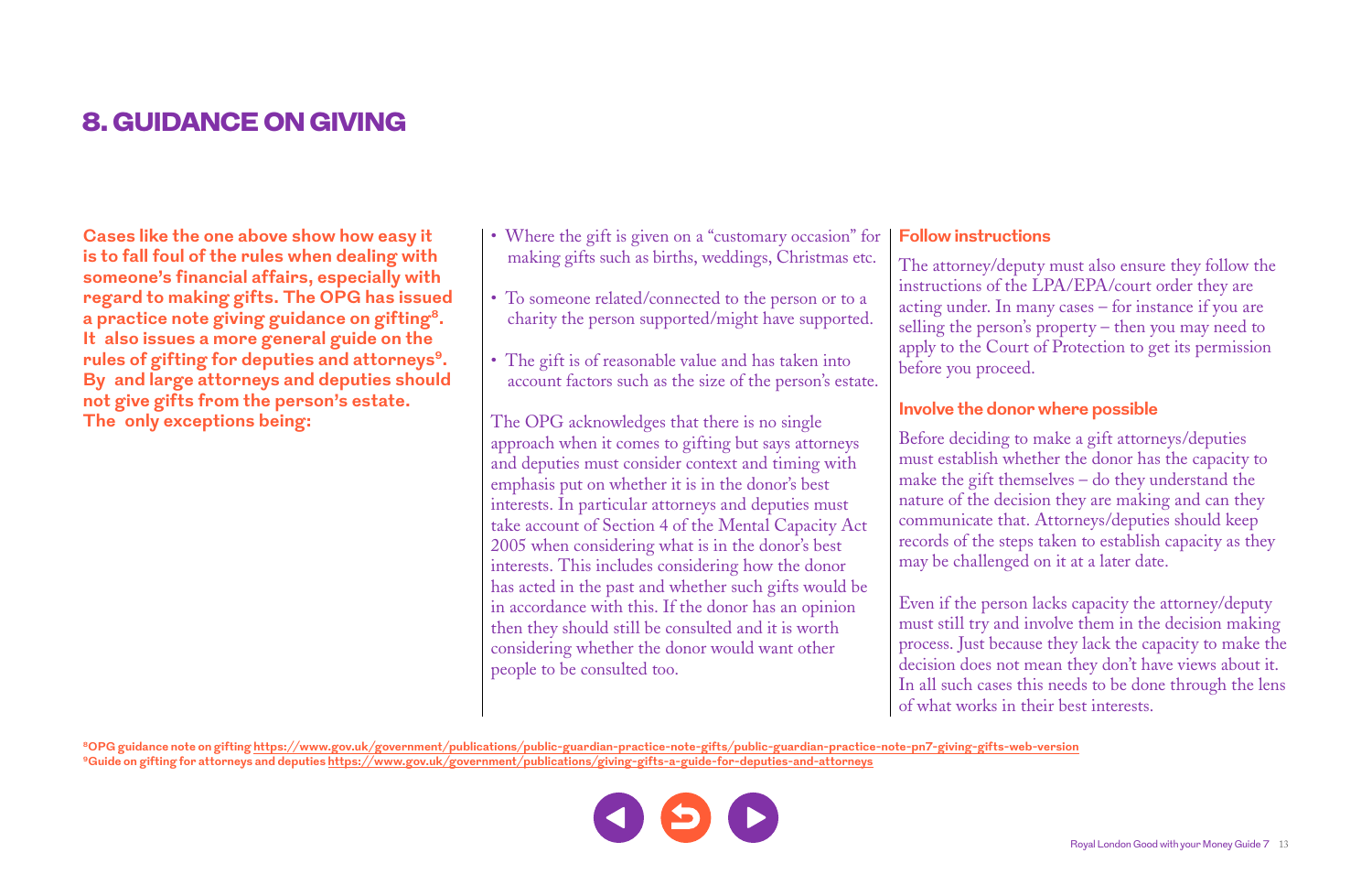# 8. GUIDANCE ON GIVING

#### **If making a gift – is it reasonable?**

The OPG doesn't provide any specific information regarding how to calculate whether a gift is reasonable or not – the deputies/attorneys will need to establish this themselves. However, there are some areas they might like to take into account before making a decision.

• How will making the gift affect the donor's financial position – not just now but in the future?

There are lots of factors that need to be taken into account here such as what the donor's usual spending patterns are and whether making the gift would have an impact on that. Care must also be taken to think about what the donor's future needs are likely to be and whether the gift might also have an effect. Examples of this could include whether the donor might need to go into residential care in the future or not.

• Is it in the donor's best interests?

One example would be whether making the gift might result in a large inheritance tax bill or interfere with bequests made in their will.

Other factors to consider is whether the donor made gifts to a particular person before they lost capacity as well as whether making a gift to one particular person is fair to all members of the family.

#### • Avoid making gifts to yourself

People acting as attorneys and deputies must be extremely wary when it comes to making gifts to themselves. Even if the donor makes the gift to you, be aware that the Court of Protection is likely to scrutinise the decision to make sure you are not abusing your position.

One important thing for an attorney to do is ensure they keep their money and property separate from that of the person for whom they are acting. You must also keep records of any transactions that you make on the person's behalf as the OPG may ask for more information if they think an unauthorised gift has been made. If you are acting as a deputy then you will need to provide details of any gifts in your annual report.

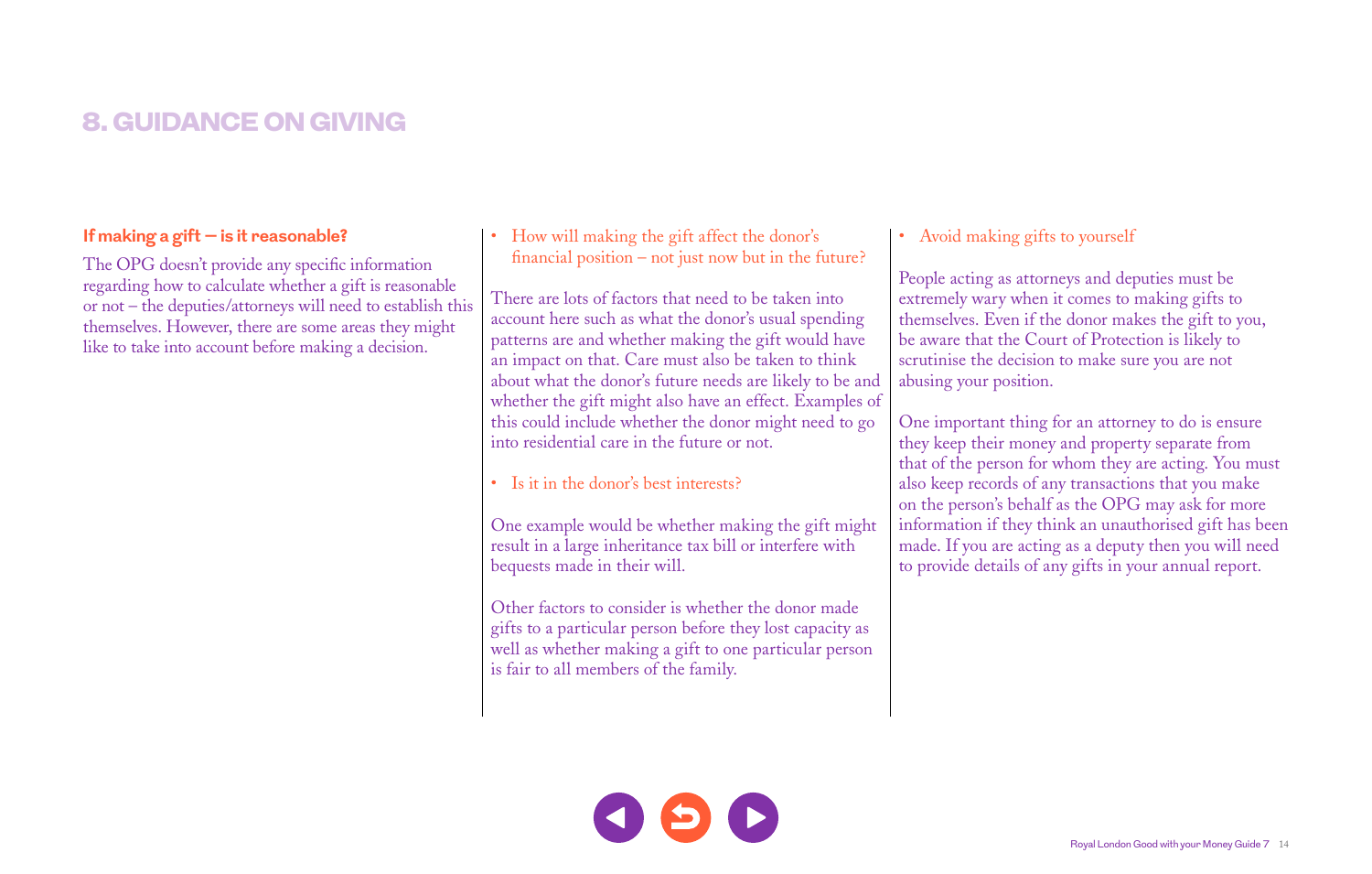# 8. GUIDANCE ON GIVING

If you are deemed to have made gifts beyond your authority then the OPG could apply to the Court of Protection to have you suspended or removed from your role as an attorney/deputy. You may be asked to apply for retrospective approval of any gifts or even be asked to return them. In the worst cases the matter may be referred to the police and there have been cases where attorneys and deputies have been imprisoned for defrauding those they were meant to be acting for.

• However, you can claim expenses

You can claim expenses for things you must do to carry out your role as an attorney or deputy. This can include items like travel costs or hiring professionals such as accountants to fill out forms like tax returns on behalf of the donor. You can also claim for things like postage and stationery. Again keep clear records of what you have spent on what.

If an attorney/deputy wishes to make a gift but lacks the authority to do so under the power of attorney/ deputyship then they must apply to the Court of Protection. The Office of the Public Guardian is

not able to approve such gifts – only the Court of Protection. This is also the case if you wish to amend the will of someone who lacks capacity. To do so you will need to demonstrate that it is in the donor's best interests. It is important to note that even if someone lacks the mental capacity to manage their finances they may still be able to make a will. You will need to take legal advice before filling in the necessary forms with the Court of Protection. You will also need to tell other people what you have done<sup>10</sup>.

**10Making a statutory will on some else's behalf<https://www.gov.uk/apply-statutory-will>**

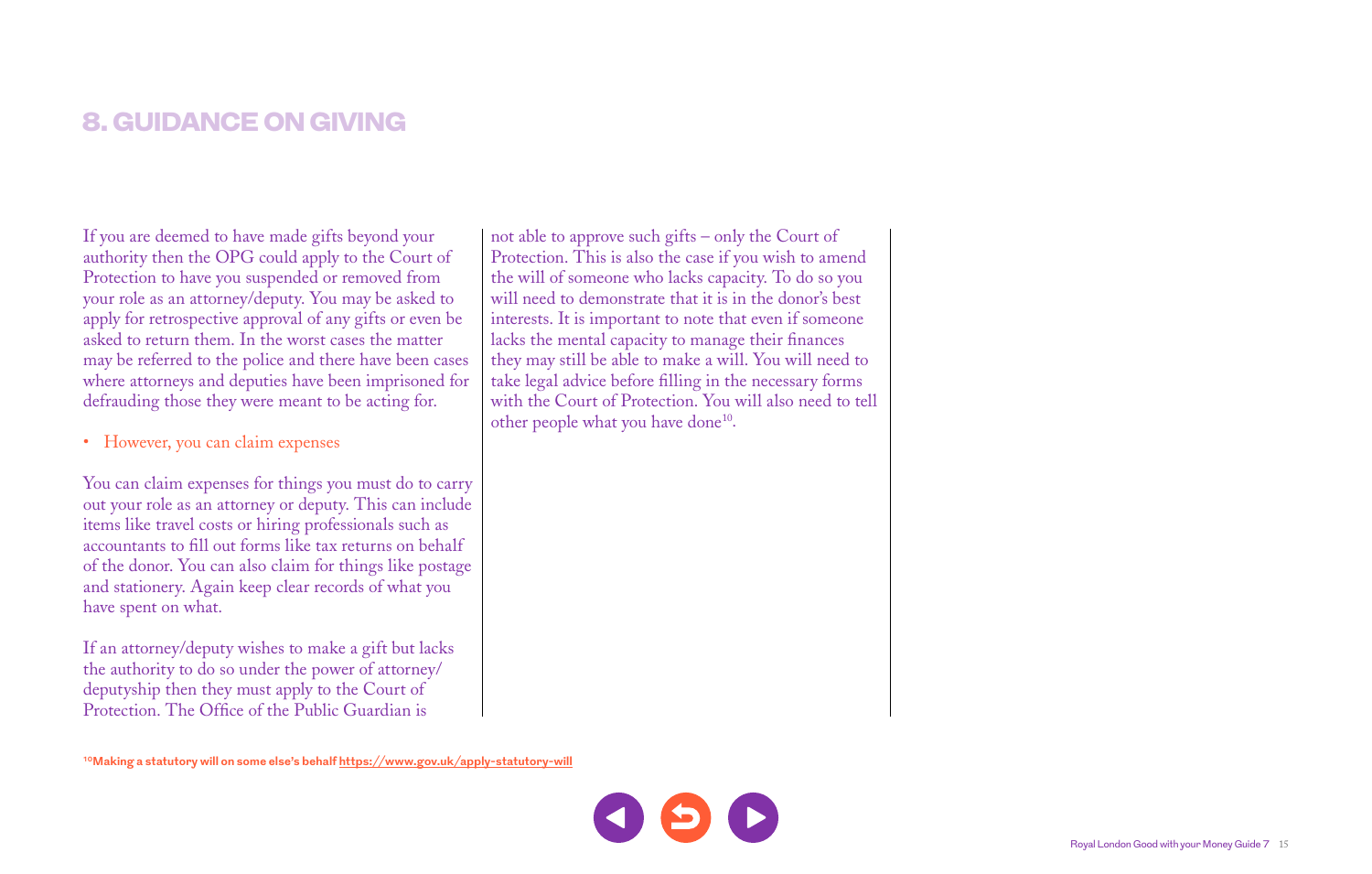### 9. WHEN DOES A POWER OF ATTORNEY OR DEPUTYSHIP END?

**Power of attorney and deputyships end on the death of the donor/granter. In the case of attorneys they should send a copy of the death certificate along with a copy of the LPA to the Office of the Public Guardian so it has a record of the death.** 

You can also choose to stop acting as an attorney if you wish. To do this you should fill in the relevant disclaimer form<sup>11</sup> and send copies to the OPG as well as the donor and any other attorneys.

There are also circumstances in which you must stop acting as an attorney. These include if you lose mental capacity or if you get divorced from the person you are acting as attorney for. If you are a property and financial affairs attorney then you will need to stop should you become bankrupt.

In the case of deputies then you will need to fill in the Application Notice COP12 and send it to the Court of Protection. It is important to note that you cannot stop acting as a deputy until you have the relevant court order.

**11Disclaiming a power of attorney <https://www.gov.uk/government/publications/disclaim-a-lasting-power-of-attorney> 12Ending a deputyship <https://www.gov.uk/government/publications/apply-to-make-decisions-on-someones-behalf-form-cop1>**

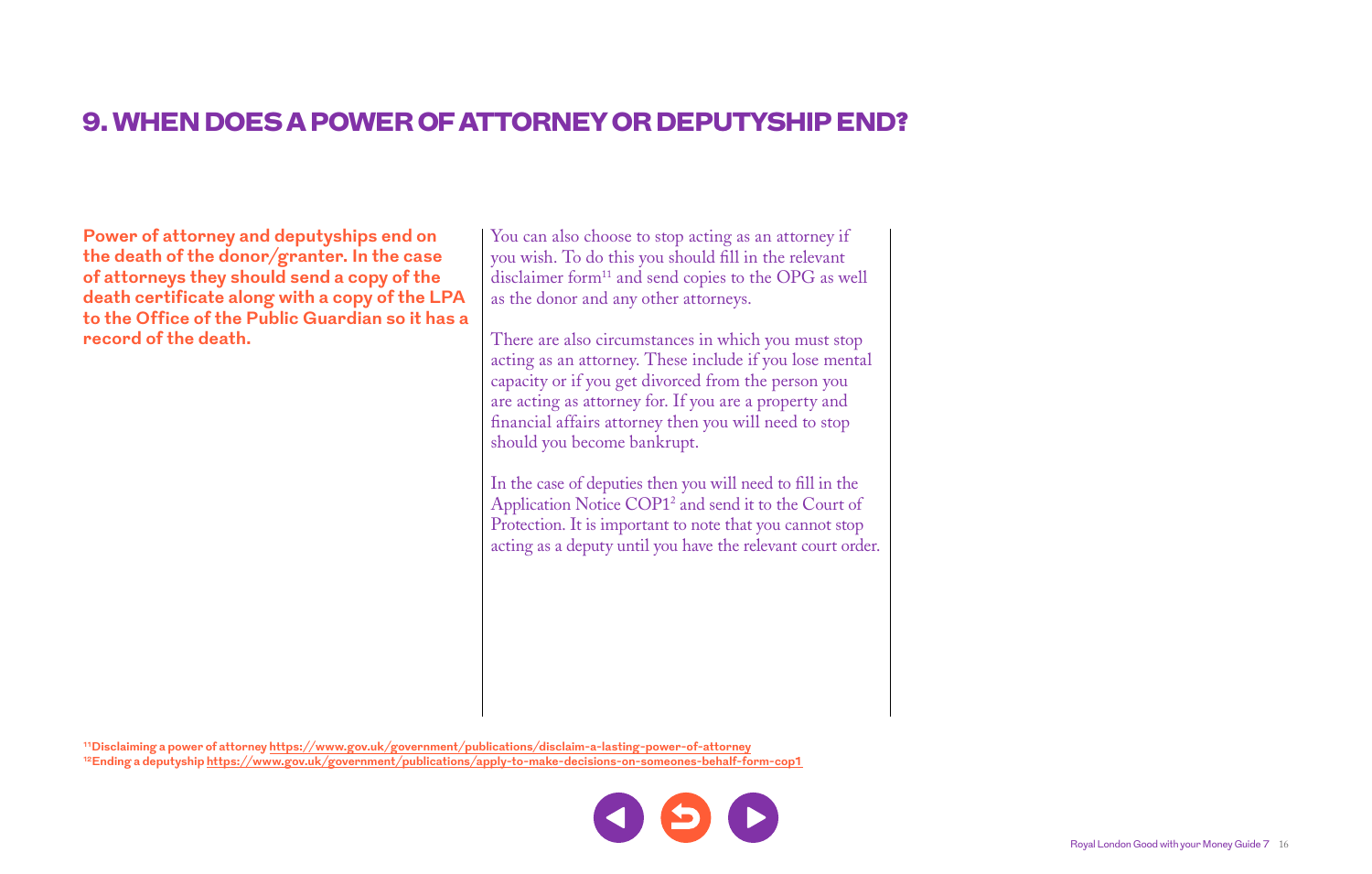# 10. REMINDER OF SOME IMPORTANT WEBSITES

| Lasting Power of attorney forms https://www.gov.<br>uk/power-of-attorney/make-lasting-power                                                                                                |   | OPG guidance note on gifting https://www.gov.<br>uk/government/publications/public-guardian-<br>practice-note-gifts/public-guardian-practice-note- | The Law Society and Society of Trust and Estate<br>Practitioners (STEP) can also provide valuable<br>information in this area. |
|--------------------------------------------------------------------------------------------------------------------------------------------------------------------------------------------|---|----------------------------------------------------------------------------------------------------------------------------------------------------|--------------------------------------------------------------------------------------------------------------------------------|
| Forms notifying people about LPA https://www.<br>gov.uk/government/publications/make-a-lasting-                                                                                            |   | pn7-giving-gifts-web-version                                                                                                                       | http://www.lawsociety.org.uk/                                                                                                  |
| power-of-attorney<br>3 Application for reduction of LPA fees https://                                                                                                                      | 8 | Guide on gifting for attorneys and deputies https://<br>www.gov.uk/government/publications/giving-gifts-<br>a-guide-for-deputies-and-attorneys     | https://www.step.org/about-us                                                                                                  |
| www.gov.uk/government/publications/power-of-<br>attorney-fees                                                                                                                              | 9 | Making a statutory will on some else's behalf                                                                                                      |                                                                                                                                |
| 4 Drafting a power of attorney document in Scotland                                                                                                                                        |   | https://www.gov.uk/apply-statutory-will                                                                                                            |                                                                                                                                |
| https://beta.gov.scot/publications/code-practice-<br>continuing-welfare-attorneys-second-edition-<br>updated-february-2018/documents/00532315.<br>pdf?inline=true                          |   | 10 Disclaiming a power of attorney https://www.gov.<br>uk/government/publications/disclaim-a-lasting-<br>power-of-attorney                         |                                                                                                                                |
| 5 Deputyship forms https://www.gov.uk/become-<br>deputy/apply-deputy                                                                                                                       |   | 11 Ending a deputyship https://www.gov.uk/<br>government/publications/apply-to-make-decisions-<br>on-someones-behalf-form-cop1                     |                                                                                                                                |
| 6 Certificate of Service Form https://www.gov.uk/<br>government/publications/form-cop20a-certificate-<br>of-notification-non-notification-of-the-person-to-<br>whom-the-proceedings-relate |   |                                                                                                                                                    |                                                                                                                                |